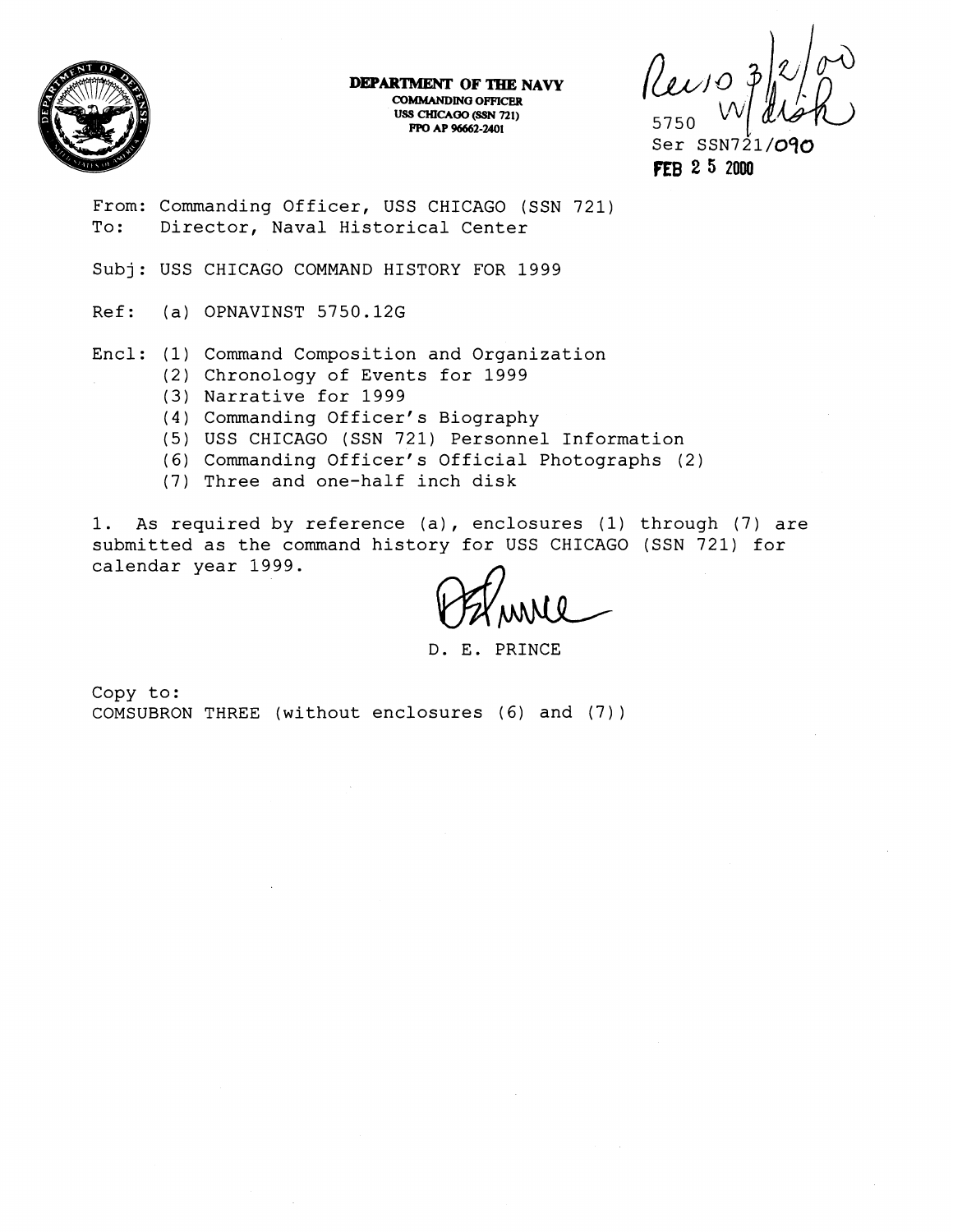## COMMAND COMPOSITION AND ORGANIZATION

1. USS CHICAGO (SSN 721)

2. Unit Identification Code (UIC) : <sup>21100</sup>

3. Mission: The USS CHICAGO is a vertical launch capable Los Angeles class nuclear fast attack submarine. The ship is capable of operations in areas of undersea warfare (USW) , surface warfare (SUW) , strike warfare (STW) , mine warfare (MIW), special warfare (SPECWAR) and intelligence gathering and surveillance.

4. Organizational Structure: Commander, Submarine Squadron THREE (ISIC) .

5. Commanding Officer: CDR Daniel E. Prince, USN

6. Permanent Duty Station: Pearl Harbor, HI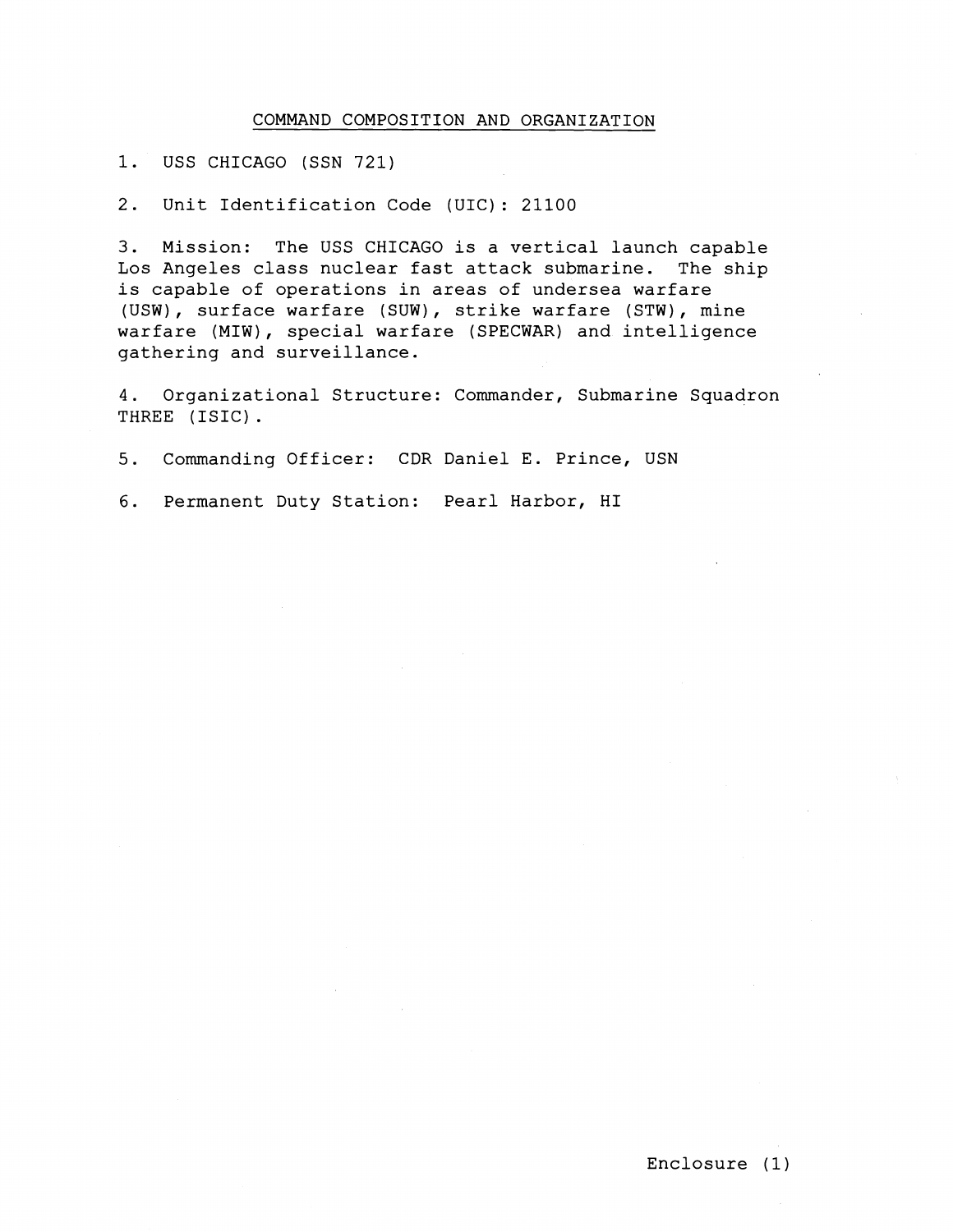## CHRONOLOGY OF EVENTS FOR 1999

- 01 JAN 99 04 MAR 99 DRYDOCK NO. 3 PEARL HARBOR NAVAL SHIPYARD, PEARL HARBOR, HI FOR DEPOT MODERNIZATION PERIOD
- 05 MAR 99 17 MAY 99 BERTH SHIFT TO B-2, INPORT PEARL HARBOR NAVAL SHIPYARD FOR DEPOT MODERNIZATION PERIOD
- 18 MAY 99 19 MAY 99 INPORT PEARL HARBOR NAVAL SHIPYARD FOR DEPOT MODERNIZATION PERIOD. COMPLETED POST OVERHAUL REACTOR SAFEGUARDS EXAM
- 20 MAY 99 08 JUN 99 INPORT PEARL HARBOR NAVAL SHIPYARD FOR DEPOT MODERNIZATION PERIOD
- 09 JUN 99 09 JUN 99 INPORT PEARL HARBOR NAVAL SHIPYARD FOR DEPOT MODERNIZATION PERIOD. COMPLETED PHASE I CREW CERTIFICATION
- 10 JUN 99 09 NOV 99 INPORT PEARL HARBOR NAVAL SHIPYARD FOR DEPOT MODERNIZATION PERIOD
- 10 NOV 99 12 NOV 99 INPORT PEARL HARBOR NAVAL SHIPYARD FOR DEPOT MODERNIZATION PERIOD. COMPLETED PHASE I1 CREW CERTIFICATION
- 13 NOV 99 21 NOV 99 INPORT PEARL HARBOR NAVAL SHIPYARD FOR DEPOT MODERNIZATION PERIOD
- 22 NOV 99 24 NOV 99 SEA TRIALS, HAWAIIAN OPERATING AREAS
- 25 NOV 99 07 DEC 99 BERTH SHIFT TO S-11, PEARL HARBOR, HI FOR DEPOT MODERNIZATION PERIOD
- 08 DEC 99 08 DEC 99 CHANGE OF COMMAND CEREMONY. CDR J.C. MICKEY RELIEVED BY CDR D.E. PRINCE
- 09 DEC 99 17 DEC 99 INPORT PEARL HARBOR, HI FOR DEPOT MODERNIZATION PERIOD
- 17 DEC 99 31 DEC 99 INPORT PEARL HARBOR, HI. OBSERVED HOLIDAY STAND DOWN

Enclosure (2)